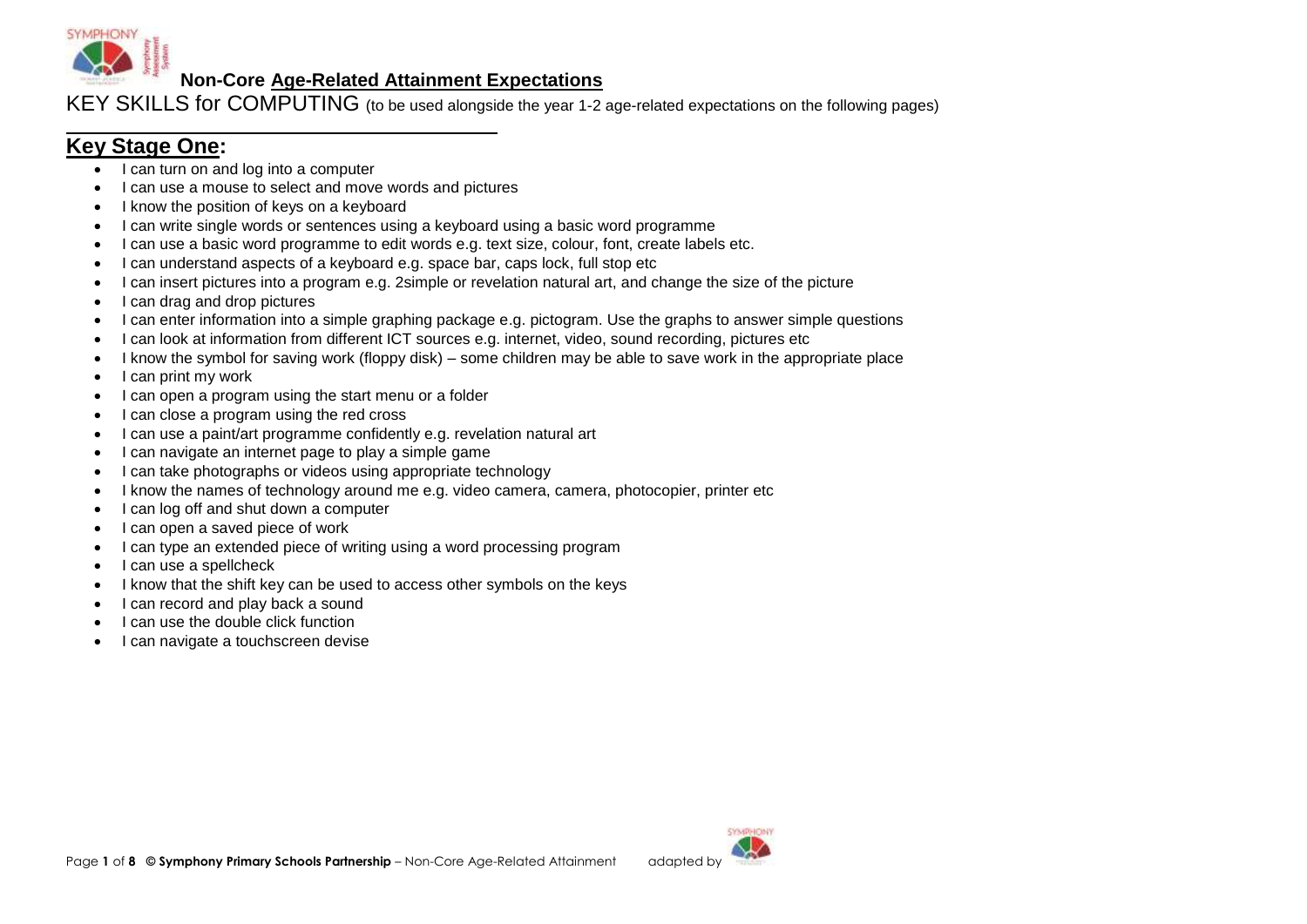

| <b>Subject</b>   | <b>Year Group</b> | Date | Class |
|------------------|-------------------|------|-------|
| <b>Computing</b> |                   |      |       |

*Teacher to complete GREY SHADED AREAS and hand to Subject Leader* **Expectations Key Learning Objectives Teacher to write pupils' Initials Conserver and May Learning Objectives** I can use a mouse to navigate on a computer Some children **Emerging Emerging** will not have I can use a keyboard to enter information on a computer made so much I can use technology safely and respectfully. progress. They I can identify where to go for help and support when I have concerns about content or contact will be able to: on the internet or other online technologies. I can use a systematic approach to control and predict the behaviour of simple programs (e.g control a roamer) I can recognise common uses of information technology beyond school **Expected Expected** I can identify simple mistakes in my work and evaluate and correct them Most children will be able to: I am working towards the Key Stage 1 Key Skills list I know to keep personal information private I know where to go for help and support when I have concerns I am able to navigate age appropriate websites I can evaluate critically, information found online Some children **Exceeding** I can understand what algorithms are; how they are implemented as programs on digital Exceeding **Exceeding** will have devices; and that programs execute by following precise and unambiguous instructions progressed I can create and debug simple programs further. They I can use technology purposefully to create, organise, store, manipulate and retrieve digital will be able to: content

| Teacher to complete shaded |                     |          |                 |                  |
|----------------------------|---------------------|----------|-----------------|------------------|
|                            | areas of this table | Emeraina | <b>Expected</b> | <b>Exceeding</b> |
| <b>Overall</b>             | No. of Chn          |          |                 |                  |
| <b>Boys</b>                | No. of Chn          |          |                 |                  |
| Girls                      | No. of Chn          |          |                 |                  |

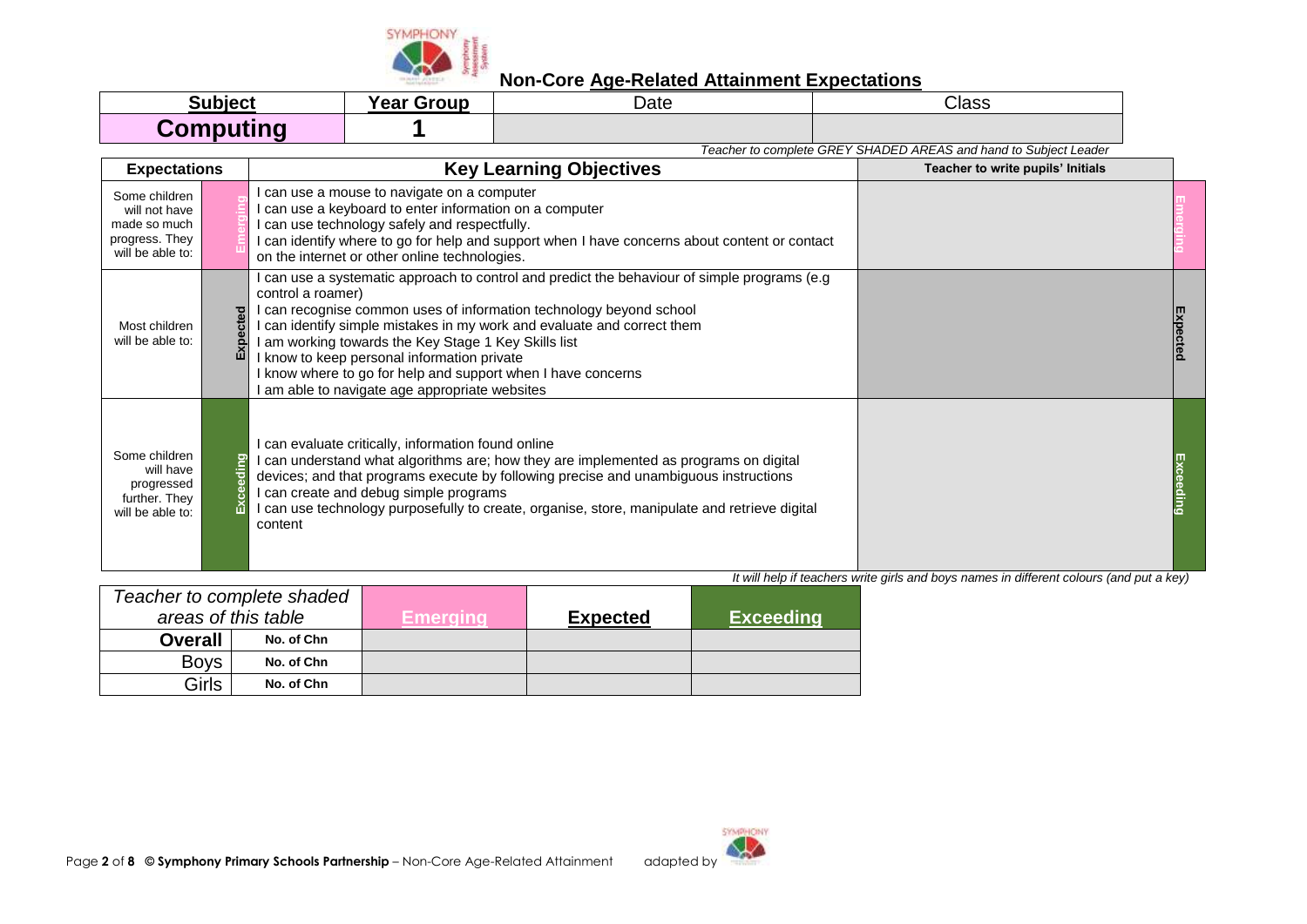

| <b>Subject</b>   | <b>Year Group</b> | Date | Class |
|------------------|-------------------|------|-------|
| <b>Computing</b> |                   |      |       |

*Teacher to complete GREY SHADED AREAS and hand to Subject Leader*

| <b>Expectations</b>                                                                  | <b>Key Learning Objectives</b> |                                                                                                                                                                                                                                                                                                                                                                                                                                                                                                                                                                                                                                                                                                                                                                                                                          | Teacher to write pupils' Initials |  |
|--------------------------------------------------------------------------------------|--------------------------------|--------------------------------------------------------------------------------------------------------------------------------------------------------------------------------------------------------------------------------------------------------------------------------------------------------------------------------------------------------------------------------------------------------------------------------------------------------------------------------------------------------------------------------------------------------------------------------------------------------------------------------------------------------------------------------------------------------------------------------------------------------------------------------------------------------------------------|-----------------------------------|--|
| Some children<br>will not have<br>made so much<br>progress. They<br>will be able to: |                                | I can use a systematic approach to control and predict the behaviour of simple programs (e.g<br>control a roamer)<br>I can recognise common uses of information technology beyond school<br>can open and save a document using office software<br>can evaluate critically, information found online                                                                                                                                                                                                                                                                                                                                                                                                                                                                                                                      |                                   |  |
| Most children<br>will be able to:                                                    | g<br>Εxι                       | can understand that an algorithm is a step by step guide to achieving a goal<br>can give unambiguous instructions to a digital device to achieve a goal (e.g. controlling a<br>roamer to reach a given destination)<br>can create and debug (correct/improve) simple programs (e.g. use a roamer)<br>I can use technology purposefully to create, organise, store, manipulate and retrieve digital<br>content (e.g. opening, editing and saving a document)<br>I can make basic evaluations of my work and thinks of ways to improve it<br>I have completed the majority of the Key Stage 1 Key Skills list<br>can understand the need to keep passwords safe<br>can start to identify concerning behaviour online<br>I can use the internet purposefully to achieve a goal<br>I know that not everything online is true |                                   |  |
| Some children<br>will have<br>progressed<br>further. They<br>will be able to:        | ding                           | recognise that some algorithms rely upon a strict order to work (e.g. using sequencing and<br>repetition with a roamer)<br>can use logical reasoning to explain how some simple algorithms work and to detect and<br>correct errors in algorithms and programs<br>I can work with a partner to make basic evaluations of their work and think of ways to improve it<br>can recognise acceptable/unacceptable behaviour online<br>am critical of information found online                                                                                                                                                                                                                                                                                                                                                 |                                   |  |

*It will help if teachers write girls and boys names in different colours (and put a key)*

| Teacher to complete shaded |            |          |                 |                  |
|----------------------------|------------|----------|-----------------|------------------|
| areas of this table        |            | Emeraına | <b>Expected</b> | <b>Exceeding</b> |
| <b>Overall</b>             | No. of Chn |          |                 |                  |
| <b>Boys</b>                | No. of Chn |          |                 |                  |
| Girls                      | No. of Chn |          |                 |                  |

**SYMPHONY** 

**Non-Core Age-Related Attainment Expectations**

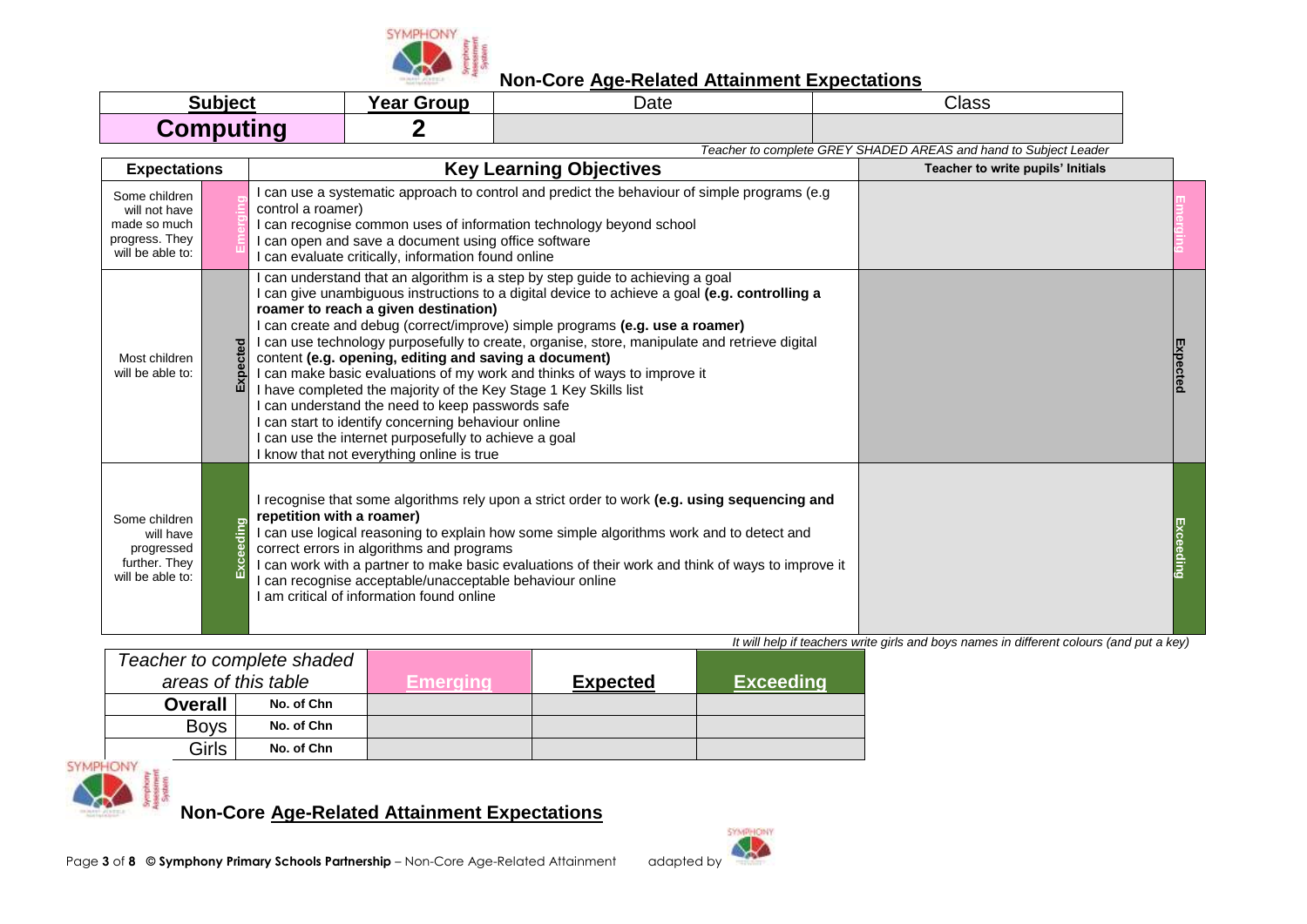# **Key Stage Two**

- I can minimise, resize and close windows on the desktop.
- I can get back to the desktop
- I can take screen shots
- I know that the shift key can be used to access other symbols on the keys
- I can open multiple tabs without leaving the search e.g. by right clicking and opening in a new tab
- I can copy and paste information from the internet into a word document using ctrl and C or copy and paste through right clicking
- I can use and save favourites in the web browser
- I can alter font type, size and colour for emphasis and effect
- I can use bold, underline and italic
- I can use bullet points and numbers
- I can highlight text
- I can use 'select all'
- I can align left, align right and centre text
- I can combine graphics and text
- I can use the shift key to insert characters e.g. exclamation marks
- I can type in capitals and lowercase letters by putting caps lock on or using shift
- I can delete use delete and backspace
- I can use undo and redo tools
- I can create a simple text box
- I can resize, rotate and format text boxes
- I can move a text box or any other object around the page
- I can insert and manipulate multiple text boxes and other objects on any page
- I can insert a picture from a file
- I can insert and manipulate Word Art
- I can insert and format shapes
- I can group and ungroup objects
- I can layer objects for a purpose
- I can insert and format a table e.g. add a border, change the background colour etc
- I understand the terms field, record, file, sort, classify and order
- I can use a database to answer questions
- I can use a spread sheet to make various types of charts
- I can use a database to sort and classify information and present their findings
- I can send and receive an email
- I can reply to an email
- I can use an address book to store and select email addresses
- I can send an attachment via email
- I understand that programs like PowerPoint are primarily about presenting information in manageable chunks/slides
- I can add slides and change their layout using the options available
- I can add text to a slide and how to modify it using simple formatting tools
- I can add pictures or clip art onto a slide
- I can place my slideshow into and out of presentation mode
- I can reorder slides
- I can add a sound file to a slide as an object
- I can record a simple sound clip as an object on a slide
- I can add a video to a slide
- I can add hyperlinks to a slide
- I can create slide transitions
- I can add animations to objects on the page
- I can change the running order of animations and slide timings
- I can use transitions and animations for effect
- I can use spell and grammar check through menu bar and right clicking
- I can use the find and replace tool
- I can move a word or a sentence by lassoing the text and dragging it into a new position
- I can orient the page view and page size
- I can insert a table and adjust its formatting adding new columns and rows and merging cells
- I can use menus effectively to navigate software
- I can save a copy of a word file as a PDF.
- Web skills
	- o I can use ~ on google to return synonym results e.g. ~*large lakes* will find results for great lakes as well
	- o I can use *define* before a word using google to get the dictionary definition
	- o I can use a minus (-) to exclude words on a web search e.g. *Manchester – football*  would take out results for Manchester that involved football
	- o I can google search using *or* to give equal value
- I can use the following terms to search a database greater than, less than, and , or.
- Spreadsheets
	- o I can enter labels and numbers into a spreadsheet
	- o I can enter formulae into a spreadsheet
	- o I can use 'SUM' to calculate the total set of numbers in a range of cells
	- o I can change data in a spreadsheet to answer 'what if…?' questions and check predictions

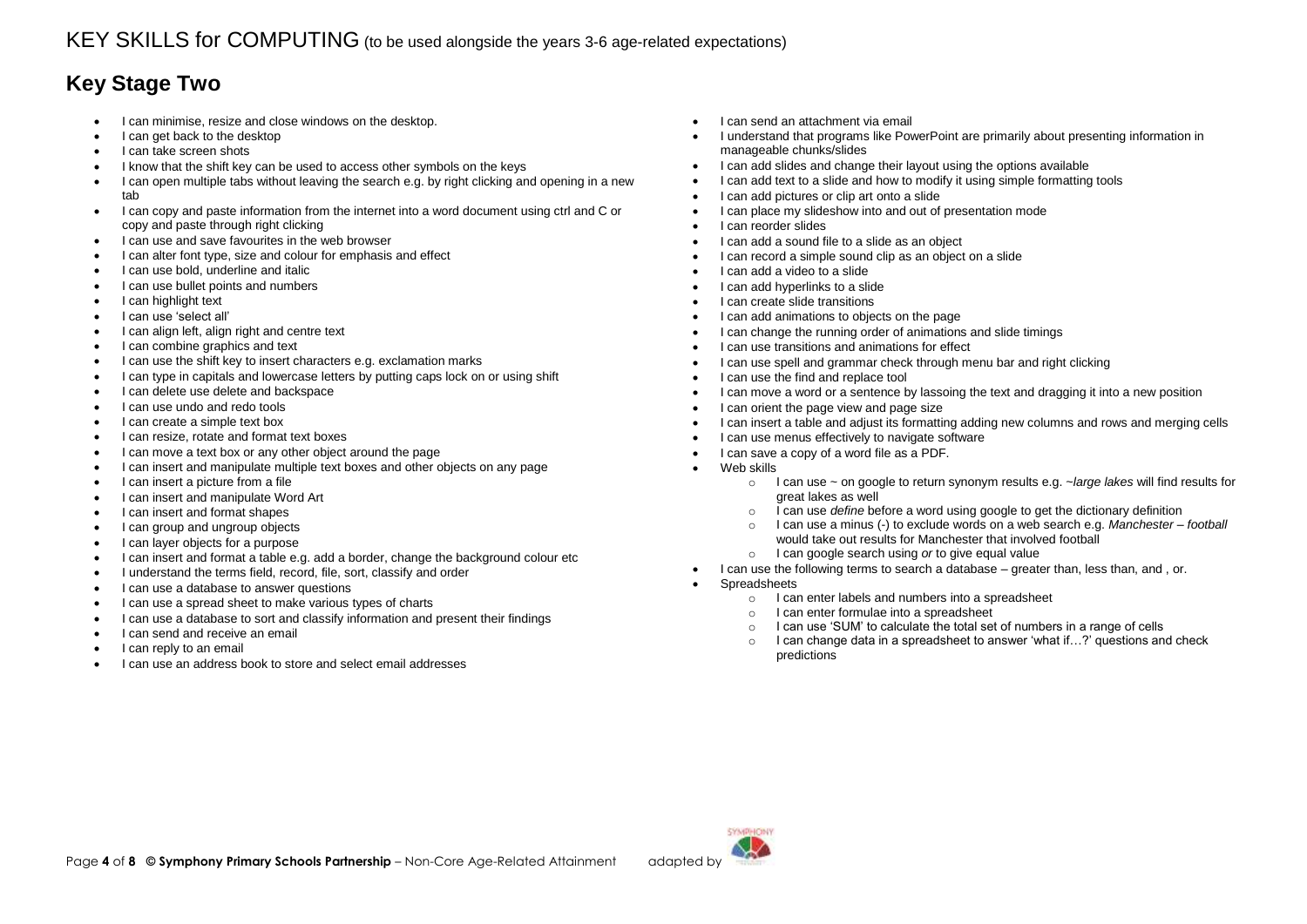

| Subject   | . .<br><b>Year Group</b> | Date | Class |
|-----------|--------------------------|------|-------|
| Computing |                          |      |       |

*Teacher to complete GREY SHADED AREAS and hand to Subject Leader*

| <b>Expectations</b>                                                                  |                     | <b>Key Learning Objectives</b>                                                                                                                                                                                                                                                                                                                                                                                                                                                                                                                                                                                                                                                                                                                                                                                                                                                                                                                                                                       | Teacher to write pupils' Initials |  |
|--------------------------------------------------------------------------------------|---------------------|------------------------------------------------------------------------------------------------------------------------------------------------------------------------------------------------------------------------------------------------------------------------------------------------------------------------------------------------------------------------------------------------------------------------------------------------------------------------------------------------------------------------------------------------------------------------------------------------------------------------------------------------------------------------------------------------------------------------------------------------------------------------------------------------------------------------------------------------------------------------------------------------------------------------------------------------------------------------------------------------------|-----------------------------------|--|
| Some children<br>will not have<br>made so much<br>progress. They<br>will be able to: |                     | can recognise acceptable/unacceptable behaviour online<br>I am critical of information found online<br>can understand that an algorithm is a step by step guide to achieving a goal<br>I can give unambiguous instructions to a digital device to achieve a goal (e.g. controlling a roamer to reach a given<br>destination)<br>I can create and debug (correct/improve) simple programs<br>I can use technology safely, respectfully and responsibly<br>I can identify where to go for help and support when I have concerns about content or contact on the internet or other online<br>technologies<br>I can keep personal information private                                                                                                                                                                                                                                                                                                                                                    |                                   |  |
| Most children<br>will be able to:                                                    | $\overline{\sigma}$ | I can identify a range of ways to report concerns about content and contact<br>I can understand ways in which people communication online and the potential danger (including devices such as Xbox<br>and other online gaming)<br>I can use internet to undertake purposeful research<br>I have awareness of copyright issues around images found online<br>I recognise that some algorithms rely upon a strict order to work (e.g. using sequencing and repetition with a roamer)<br>I can use various inputs (e.g. keyboard presses) and outputs (e.g. playing a sound) to control a computer program (e.g.<br>control a Scratch program with a keyboard input)<br>I can explain how a program works<br>I can identify errors or improvements in a program that I have created<br>I can evaluate different aspects of my work and identify next steps<br>I can work with a partner to suggest areas of improvement in our work<br>I am starting to work on some of the Key Stage 2 Key Skills List |                                   |  |
| Some children<br>will have<br>progressed<br>further. They<br>will be able to:        | 등                   | I can use the internet safely for research and to follow lines of enquiry<br>I can write and debug programs that respond to user input with support<br>I can confidently use various inputs (e.g. keyboard presses) and outputs (e.g. playing a sound) to control a computer<br>program (e.g. control a Scratch program with a keyboard input) and can identify ways to extend my work.<br>I can identify errors or improvements in a program that I have created and can make improvements with support.                                                                                                                                                                                                                                                                                                                                                                                                                                                                                            |                                   |  |

|                | Teacher to complete shaded |                 |                 |                  |
|----------------|----------------------------|-----------------|-----------------|------------------|
|                | areas of this table        | <b>Emerging</b> | <b>Expected</b> | <b>Exceeding</b> |
| <b>Overall</b> | No. of Chn                 |                 |                 |                  |
| <b>Boys</b>    | No. of Chn                 |                 |                 |                  |
| Girls          | No. of Chn                 |                 |                 |                  |

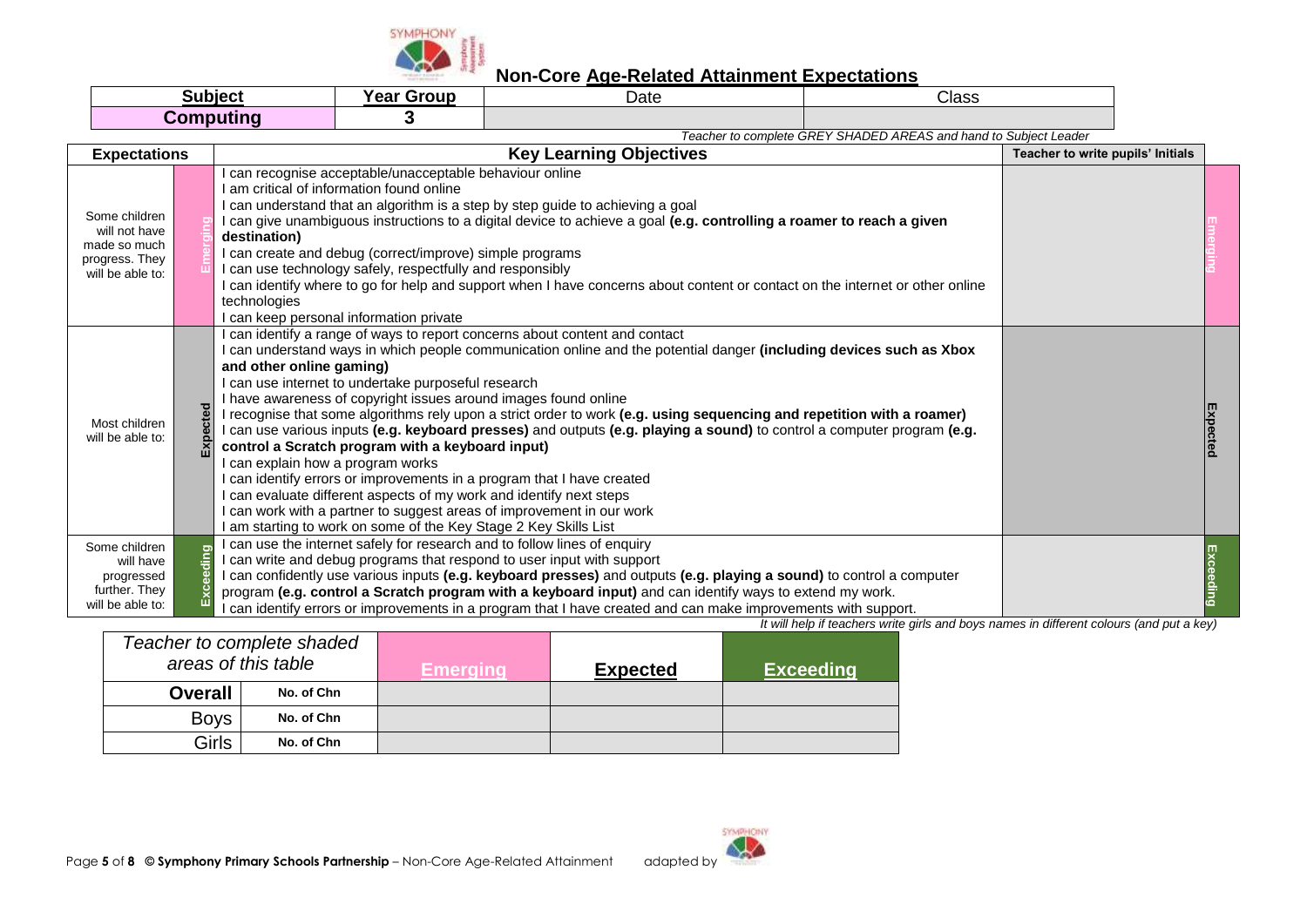

| Subiect   | Voor<br>Group<br>Udi | Date | Class |
|-----------|----------------------|------|-------|
| Computing |                      |      |       |

*Teacher to complete GREY SHADED AREAS and hand to Subject Leader*

| <b>Expectations</b>                                                                  |  | <b>Key Learning Objectives</b>                                                                                                                                                                                                                                                                                                                                                                                                                                                                                                                                                                                                                                                                                                                                                                                                                                                                                                                                                                                                                                                         | Teacher to write pupils' Initials |  |
|--------------------------------------------------------------------------------------|--|----------------------------------------------------------------------------------------------------------------------------------------------------------------------------------------------------------------------------------------------------------------------------------------------------------------------------------------------------------------------------------------------------------------------------------------------------------------------------------------------------------------------------------------------------------------------------------------------------------------------------------------------------------------------------------------------------------------------------------------------------------------------------------------------------------------------------------------------------------------------------------------------------------------------------------------------------------------------------------------------------------------------------------------------------------------------------------------|-----------------------------------|--|
| Some children<br>will not have<br>made so much<br>progress. They<br>will be able to: |  | I can write and debug programs that respond to user input<br>I can identify errors or improvements in a program that I have created and can make improvements with<br>support.<br>I can use the internet safely for research and to follow lines of enquiry                                                                                                                                                                                                                                                                                                                                                                                                                                                                                                                                                                                                                                                                                                                                                                                                                            |                                   |  |
| Most children<br>will be able to:                                                    |  | I understand the function of a search engine and understand the importance of using the correct search<br>terms<br>I am beginning to understand the concept of plagiarism<br>I can think about the risks of sharing personal information online (including photographs) and<br>understand the idea of a digital footprint<br>I can design, write and debug (e.g. correct/improve) programs that accomplish specific goals (e.g. using<br>software to simulate physical processes or control physical objects)<br>I can solve problems by breaking them into smaller parts<br>I can use logical reasoning to explain how some more complicated algorithms (e.g. a sequence of<br>instructions) work<br>I can detect and correct errors in algorithms and programs<br>I can understand the opportunities that networks offer for communication and collaboration (e.g. working<br>on shared documents)<br>I can evaluate my work in a variety of ways (e.g. peer- or self-assessment, open discussion with<br>peers or teachers)<br>I am working towards the Key Stage 2 Key Skills list |                                   |  |
| Some children<br>will have<br>progressed<br>further. They<br>will be able to:        |  | I understand the concept of plagiarism<br>I am beginning to think critically about the information that I put online<br>I can work with a partner to suggest next steps and improve my work<br>I can understand how data is transferred over the internet and how this provides potential beyond the<br>world wide web<br>I understand the dangers inherent in an instant messaging system; i.e. email                                                                                                                                                                                                                                                                                                                                                                                                                                                                                                                                                                                                                                                                                 |                                   |  |

|                | Teacher to complete shaded |          |                 |                  |
|----------------|----------------------------|----------|-----------------|------------------|
|                | areas of this table        | Emerama' | <b>Expected</b> | <b>Exceeding</b> |
| <b>Overall</b> | No. of Chn                 |          |                 |                  |
| <b>Boys</b>    | No. of Chn                 |          |                 |                  |
| Girls          | No. of Chn                 |          |                 |                  |

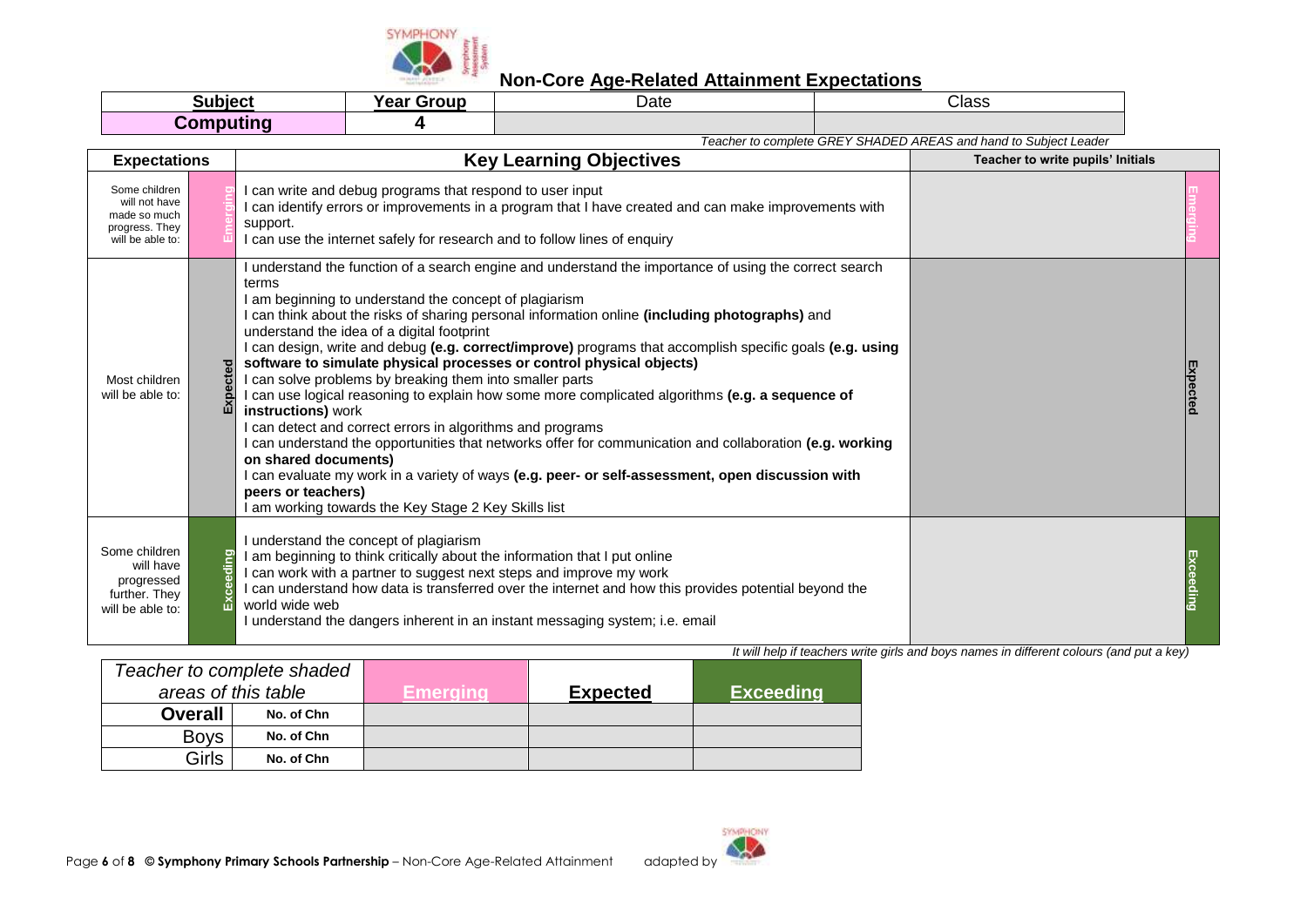

| Subject          | <b>Year Group</b> | Date | Class |
|------------------|-------------------|------|-------|
| <b>Computing</b> |                   |      |       |

*Teacher to complete GREY SHADED AREAS and hand to Subject Leader* **Expectations Key Learning Objectives Teacher to write pupils' Initials Conserver and May Learning Objectives** Some children **Emerging Emerging** I understand that the internet is used for systems other than the world wide web **(e.g. email)** will not have made so much I can design algorithms that can start to solve real life problems progress. They I am beginning to think critically about the information that I put online will be able to: I understanding that information found online is not always true and unbiased I am starting to develop skills in identifying the origin of website I can think critically about the information that I put online I understand the difference between a computer network and the internet **Expected Expected** I understand what a network is and how it links devices Most children will be able to: I can use networks for communication and collaboration **(e.g. working on shared documents)** I can test my work with peers in order to evaluate and improve it I have completed the majority of the Key Stage 2 Key Skills list I can design, write and debug algorithms to solve real world problems using physical or digital devices I begin to understand the concept of data protection Some children **Exceeding** Exceeding **Exceeding** I can design, write and debug algorithms to solve real life problems and use testing and will have feedback to improve and adapt them progressed further. They I can use internet systems other than the world wide web to communicate safely and work will be able to: collaboratively

| Teacher to complete shaded |            |          |                 |                  |
|----------------------------|------------|----------|-----------------|------------------|
| areas of this table        |            | Emeraina | <b>Expected</b> | <b>Exceeding</b> |
| <b>Overall</b>             | No. of Chn |          |                 |                  |
| <b>Boys</b>                | No. of Chn |          |                 |                  |
| Girls                      | No. of Chn |          |                 |                  |